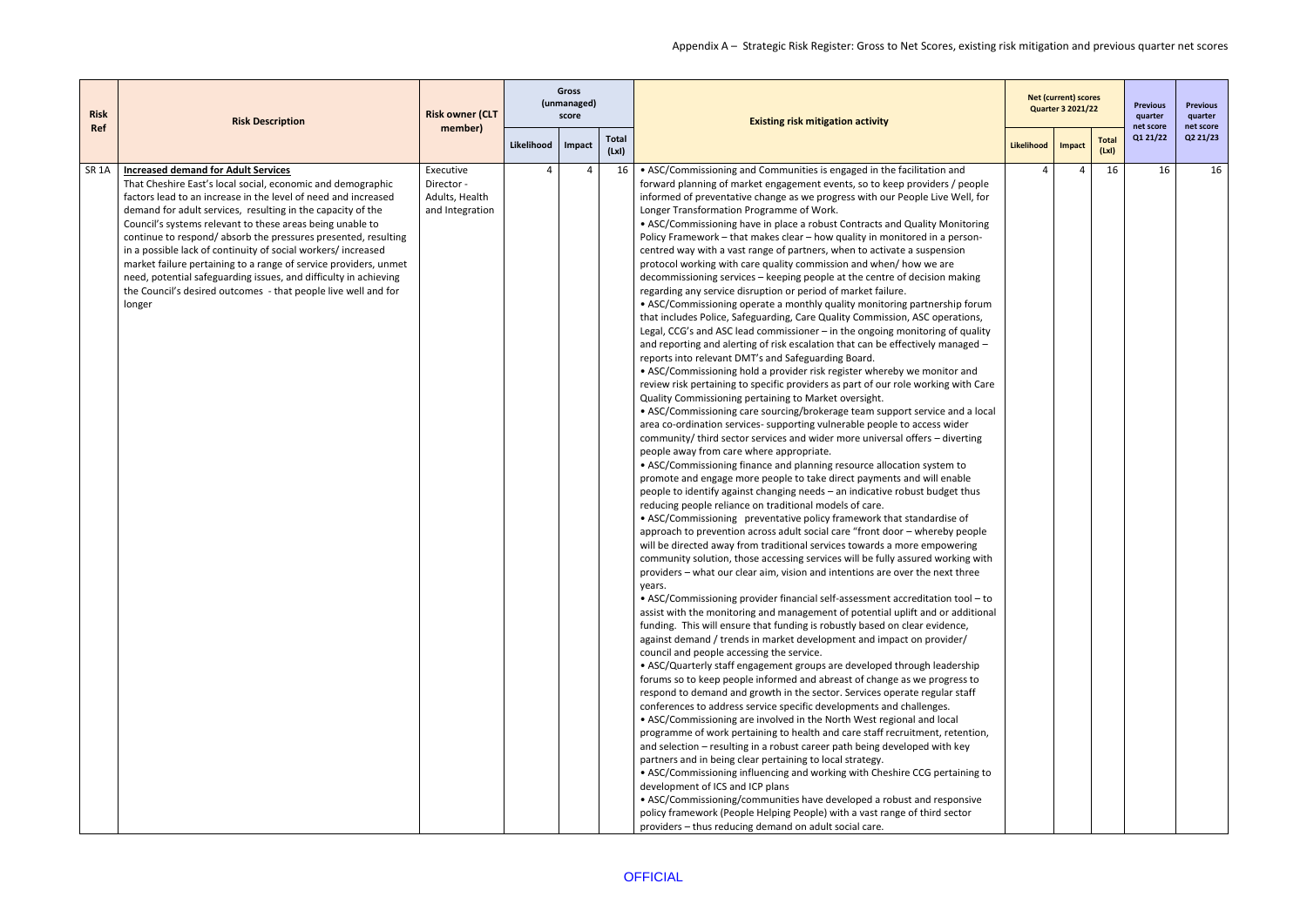| <b>Risk</b><br>Ref | <b>Risk Description</b> | <b>Risk owner (CLT</b><br>member) |            | <b>Gross</b><br>(unmanaged)<br>score |                | <b>Existing risk mitigation activity</b>                                                                                                                                                                                                                                                                                                                                                                                                                                                                                                                                                        |            | <b>Net (current) scores</b><br><b>Quarter 3 2021/22</b> | Previous<br>quarter<br>net score | <b>Previous</b><br>quarter<br>net score |
|--------------------|-------------------------|-----------------------------------|------------|--------------------------------------|----------------|-------------------------------------------------------------------------------------------------------------------------------------------------------------------------------------------------------------------------------------------------------------------------------------------------------------------------------------------------------------------------------------------------------------------------------------------------------------------------------------------------------------------------------------------------------------------------------------------------|------------|---------------------------------------------------------|----------------------------------|-----------------------------------------|
|                    |                         |                                   | Likelihood | Impact                               | Total<br>(LxI) |                                                                                                                                                                                                                                                                                                                                                                                                                                                                                                                                                                                                 | Likelihood | <b>Total</b><br>Impact<br>(Lx)                          | Q1 21/22                         | Q2 21/23                                |
|                    |                         |                                   |            |                                      |                | • To continue to develop with Children/families services joint commissioning<br>and cross department work with adults - whereby risks can be better reduced<br>together through a new joint commissioning management monthly working<br>group.<br>• ASC/Commissioning monitor performance and demand against capacity to<br>ensure service meets demand where possible, developing robust action plans<br>for service/market failure.<br>• ASC performance monitoring reported on regular basis to CLT and Adult and<br><b>Health Committee</b><br>• Additional risks escalated as appropriate. |            |                                                         |                                  |                                         |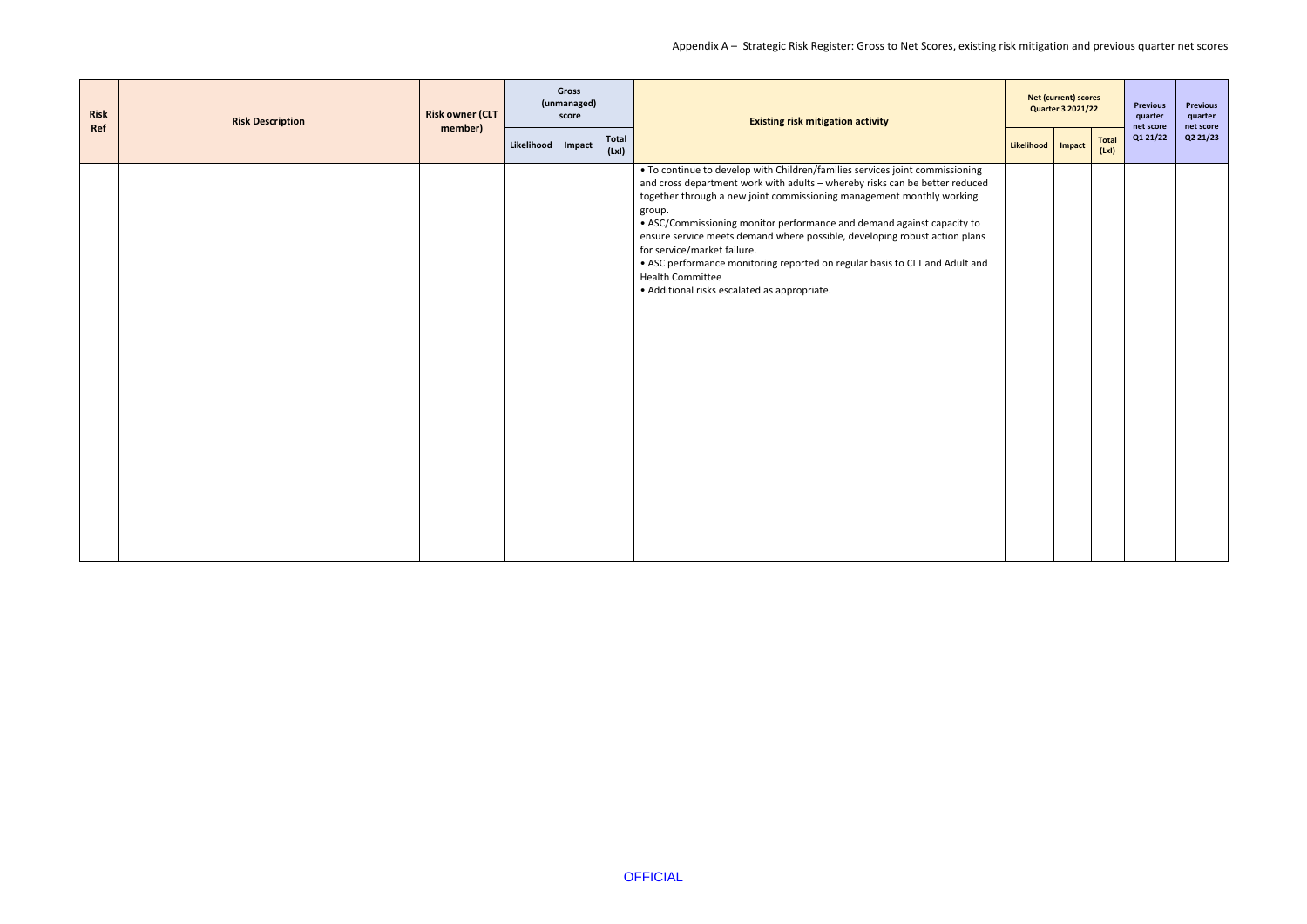| <b>Risk</b>  | <b>Risk Description</b>                                                                                                                                                                                                                                                                                                                                                                                                                                                                                                                                                                                                                                                                                         | <b>Risk owner (CLT</b>                            |                        | <b>Gross</b><br>(unmanaged)<br>score |                       | <b>Existing risk mitigation activity</b>                                                                                                                                                                                                                                                                                                                                                                                                                                                                                                                                                                                                                                                                                                                                                                                                                                                                                                                                                                                                                                                                                                                                                                                                                                                                                                                                                                                                                                                                                                                                                                                                                                                                                                                                                                                                                                                                                                                                                                                                                                                                                                                                                                                                                                                                                                                                                                                                                                                                                                                                                                                                                                                                                                                                                                                                                                                                                                                                                                                                                                    |            | <b>Net (current) scores</b><br><b>Quarter 3 2021/22</b> |                      | <b>Previous</b><br>quarter | <b>Previous</b><br>quarter |
|--------------|-----------------------------------------------------------------------------------------------------------------------------------------------------------------------------------------------------------------------------------------------------------------------------------------------------------------------------------------------------------------------------------------------------------------------------------------------------------------------------------------------------------------------------------------------------------------------------------------------------------------------------------------------------------------------------------------------------------------|---------------------------------------------------|------------------------|--------------------------------------|-----------------------|-----------------------------------------------------------------------------------------------------------------------------------------------------------------------------------------------------------------------------------------------------------------------------------------------------------------------------------------------------------------------------------------------------------------------------------------------------------------------------------------------------------------------------------------------------------------------------------------------------------------------------------------------------------------------------------------------------------------------------------------------------------------------------------------------------------------------------------------------------------------------------------------------------------------------------------------------------------------------------------------------------------------------------------------------------------------------------------------------------------------------------------------------------------------------------------------------------------------------------------------------------------------------------------------------------------------------------------------------------------------------------------------------------------------------------------------------------------------------------------------------------------------------------------------------------------------------------------------------------------------------------------------------------------------------------------------------------------------------------------------------------------------------------------------------------------------------------------------------------------------------------------------------------------------------------------------------------------------------------------------------------------------------------------------------------------------------------------------------------------------------------------------------------------------------------------------------------------------------------------------------------------------------------------------------------------------------------------------------------------------------------------------------------------------------------------------------------------------------------------------------------------------------------------------------------------------------------------------------------------------------------------------------------------------------------------------------------------------------------------------------------------------------------------------------------------------------------------------------------------------------------------------------------------------------------------------------------------------------------------------------------------------------------------------------------------------------------|------------|---------------------------------------------------------|----------------------|----------------------------|----------------------------|
| <b>Ref</b>   |                                                                                                                                                                                                                                                                                                                                                                                                                                                                                                                                                                                                                                                                                                                 | member)                                           | Likelihood             | Impact                               | <b>Total</b><br>(LxI) |                                                                                                                                                                                                                                                                                                                                                                                                                                                                                                                                                                                                                                                                                                                                                                                                                                                                                                                                                                                                                                                                                                                                                                                                                                                                                                                                                                                                                                                                                                                                                                                                                                                                                                                                                                                                                                                                                                                                                                                                                                                                                                                                                                                                                                                                                                                                                                                                                                                                                                                                                                                                                                                                                                                                                                                                                                                                                                                                                                                                                                                                             | Likelihood | Impact                                                  | <b>Total</b><br>(Lx) | net score<br>Q1 21/22      | net score<br>Q2 21/23      |
| <b>SR 1C</b> | <b>Increased demand for Children's Services</b><br>Cheshire East's local social, economic and demographic factors<br>lead to an increase in the level of need and increased demand<br>for children's social care services, resulting in the capacity of the<br>Council's systems relevant to these areas being unable to<br>continue to respond/ absorb the pressures presented, resulting<br>in a possible lack of continuity of social workers/increased<br>market failure pertaining to a range of service providers, unmet<br>need, potential safeguarding issues, and difficulty in achieving<br>the Council's desired outcomes - that children have the life skills<br>and education they need to thrive. | Executive<br>Director -<br>Children's<br>Services | $\boldsymbol{\Lambda}$ | $\overline{a}$                       | 16                    | . In 2021/22, the council committed to growth bids for Children's Social Care,<br>and for increased capacity in the SEND service to meet the continuing demands<br>of the service. Additional business cases have been included in the consultation<br>on the Medium Term Financial Strategy for further funding from 2022 onwards<br>in these two areas to continue to meet the rising demand.<br>. We are closely monitoring the demand to services and the reasons that are<br>driving demand so that we can be responsive and mitigate any risks to service<br>delivery. Performance is monitored on a monthly basis by services. The Children<br>and Families quarterly scorecard is reviewed at the Children and Families<br>Committee and the Safeguarding Review meeting attended by the Chief<br>Executive and Lead Member for Children and Families. The Safeguarding Review<br>meeting includes discussion of workforce pressures and risks.<br>. The Early Help Brokerage Service was established in October 2015 to ensure<br>demand for low level cases are appropriately allocated, reducing the demand<br>on the Children's Social Care team in the front door.<br>. We have a range of support available to families through early help and<br>prevention services, including council, partner, voluntary, community, faith<br>sector and commissioned services. These services support families and help<br>prevent needs from escalating and requiring higher level intervention. We are<br>continuing to develop our service offer through developing our partnership<br>working and joint commissioning.<br>. The Cheshire East Safeguarding Children's Partnership and the 0-25 SEND<br>Partnership Board meet on a regular basis and is sighted on changes to demand<br>for services so there can be a partnership approach to meeting children and<br>young people's needs.<br>• A strategy is in place to ensure only the right children come into care; this<br>approach will reduce demand to Children's Social Care services.<br>. Our partnership Neglect Strategy was launched in July 2021 to ensure children<br>at risk of neglect are identified early, which will reduce higher cost demand at a<br>later stage.<br>• A strategy is in place to manage increasing demand and reinforce SEN Support<br>in settings through our 'Access to SEND Services' strategy.<br>• A robust governance structure is established for SEND. A new SEND strategy<br>has been developed which will drive the continued improvement of support to<br>children and young people with special educational needs and disabilities.<br>. We have supported children and young people who were most vulnerable<br>through the pandemic through the Covid Grant Scheme/ Household Support<br>Fund and the Holiday Activity Fund.<br>. We are developing our in-house placement options through our Bespoke<br>Children's Homes and Mockingbird fostering model.<br>. We have escalated the need for Ofsted to register more placements in a letter<br>to Ofsted. | 4          | 3                                                       | 12                   | 16                         | 16                         |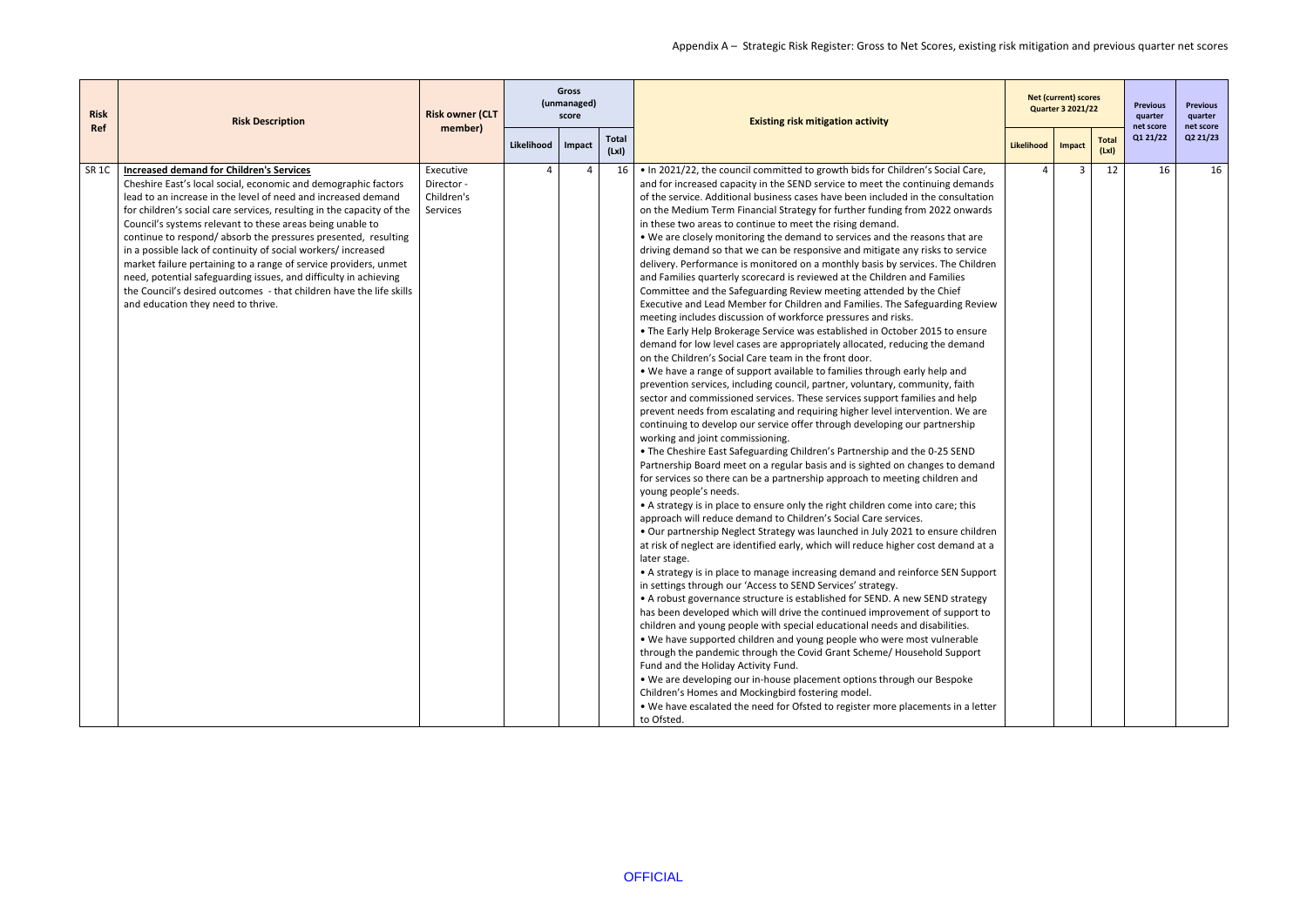| <b>Risk</b>     | <b>Risk Description</b>                                                                                                                                                                                                                                                                                                                                                                                                                                                                                                                                                      | <b>Risk owner (CLT</b>                                       |            | <b>Gross</b><br>(unmanaged)<br>score |                       | <b>Existing risk mitigation activity</b>                                                                                                                                                                                                                                                                                                                                                                                                                                                                                                                                                                                                                                                                                                                                                                                                                                                                                                                                                                                                                                                                                                                                                                                                                                                                                                                                                                                                                                                                                                                                                                                                                                                                                                                                                                                           |            | <b>Net (current) scores</b><br><b>Quarter 3 2021/22</b> |                      | <b>Previous</b><br>quarter | <b>Previous</b><br>quarter |
|-----------------|------------------------------------------------------------------------------------------------------------------------------------------------------------------------------------------------------------------------------------------------------------------------------------------------------------------------------------------------------------------------------------------------------------------------------------------------------------------------------------------------------------------------------------------------------------------------------|--------------------------------------------------------------|------------|--------------------------------------|-----------------------|------------------------------------------------------------------------------------------------------------------------------------------------------------------------------------------------------------------------------------------------------------------------------------------------------------------------------------------------------------------------------------------------------------------------------------------------------------------------------------------------------------------------------------------------------------------------------------------------------------------------------------------------------------------------------------------------------------------------------------------------------------------------------------------------------------------------------------------------------------------------------------------------------------------------------------------------------------------------------------------------------------------------------------------------------------------------------------------------------------------------------------------------------------------------------------------------------------------------------------------------------------------------------------------------------------------------------------------------------------------------------------------------------------------------------------------------------------------------------------------------------------------------------------------------------------------------------------------------------------------------------------------------------------------------------------------------------------------------------------------------------------------------------------------------------------------------------------|------------|---------------------------------------------------------|----------------------|----------------------------|----------------------------|
| Ref             |                                                                                                                                                                                                                                                                                                                                                                                                                                                                                                                                                                              | member)                                                      | Likelihood | Impact                               | <b>Total</b><br>(LxI) |                                                                                                                                                                                                                                                                                                                                                                                                                                                                                                                                                                                                                                                                                                                                                                                                                                                                                                                                                                                                                                                                                                                                                                                                                                                                                                                                                                                                                                                                                                                                                                                                                                                                                                                                                                                                                                    | Likelihood | Impact                                                  | <b>Total</b><br>(Lx) | net score<br>Q1 21/22      | net score<br>Q2 21/23      |
| SR <sub>2</sub> | NHS Funding and Integrated Care System<br>Risk that due to the increasing financial deficit in the NHS, the<br>five-year plan to reshape the delivery of NHS services across the<br>wider region, may cause a reduction in Cheshire East Council<br>shared service delivery and NHS service delivery, shifting costs<br>and demand which places additional strain on Council resources<br>resulting in unmet need and potential difficulty in achieving the<br>Council's outcomes that people live well and for longer and local<br>communities being strong and supportive. | Executive<br>Director -<br>Adults, Health<br>and Integration |            |                                      | $\overline{a}$<br>16  | A Health and Wellbeing Board is established with representation from Clinical<br>Commissioning Groups and the Council, which provides a forum for these<br>challenges to be addressed at a strategic level. In addition, a Cheshire East<br>Partnership Board has been created where system leaders are looking at<br>integration and how to make the system more financially sustainable to achieve<br>better outcomes for the residents of the Borough.<br>Contract clauses are in place to address cessation of service and performance<br>management arrangements should any failing performance materialise.<br>Partnership working is in place and commissioning is informed through the<br>JSNA. The H&WB is working with Cheshire Fire and Rescue, NHS and other<br>partners on various schemes of intervention and prevention which are intended<br>to decrease demand. The Adults, Health and Community Directorate has<br>introduced a new model for helping people to retain control and maintain their<br>independence and reduce additional strain on services.<br>The Cheshire East Integrated Care Partnership has been in place since October<br>2020 and is developing implementation plans across a number of work streams<br>designed to achieve quality improvement and financial efficiencies across the<br>system. Progress on the ICP is reported to the Health and Wellbeing Board.                                                                                                                                                                                                                                                                                                                                                                                                                       |            | $\Delta$                                                | 16                   | 16                         | 16                         |
| SR <sub>3</sub> | <b>Financial Management and Control</b><br>Ineffective financial management controls and failure to<br>effectively manage change, limits the Council's financial<br>resilience and lead to the Council failing to deliver the MTFS,<br>undermine the Council's reserves strategy and results in<br>pressure on ability to deliver services to residents.                                                                                                                                                                                                                     | Director of<br>Finance and<br>Customer<br>Services           |            | $\Lambda$                            | 16<br>$\overline{a}$  | Financial planning arrangements include preparation by the finance team of<br>detailed financial forecasts, based on the best available information and<br>including prudent assumptions based on professional judgement and external<br>advice.<br>Balanced budget to put into effect the council's service plans for the<br>forthcoming year, matched by available funding and including a risk assessment<br>of the adequacy of general reserves<br>MTFS sets out how the Council will deliver the Council's corporate plan<br>including identification of budget gaps<br>Use of a report format and report clearance process which ensures provision of<br>relevant information on financial impact and risk exposure to the decision<br>makers.<br>Clear and effective communication of changes or updates to Finance and<br><b>Contract Procedure Rules</b><br>Sources of specialist advice and guidance<br>Budget monitoring, comparing actual performance against approved budget, is<br>undertaken throughout the financial year and reported to service committees.<br>Risk-based approach to the use of reserves, identifying appropriate reserve<br>levels and ensuring that reserves are not depleted without first identifying a<br>strategy to restore them to risk-assessed levels during the MTFS period.<br>Where a residual deficit is forecast, a number of actions will be explored<br>including:-<br>• use of any service or non-specific underspends to offset pressures elsewhere<br>within the budget<br>• accessing external funding ensuring compliance with any funding conditions<br>• use of reserves<br>• use of general balances<br>Treasury management strategy to manage the council's cash flows, including an<br>investment strategy focused on the security of principal sums and a borrowing | 3          | 3                                                       | 9                    |                            | 9                          |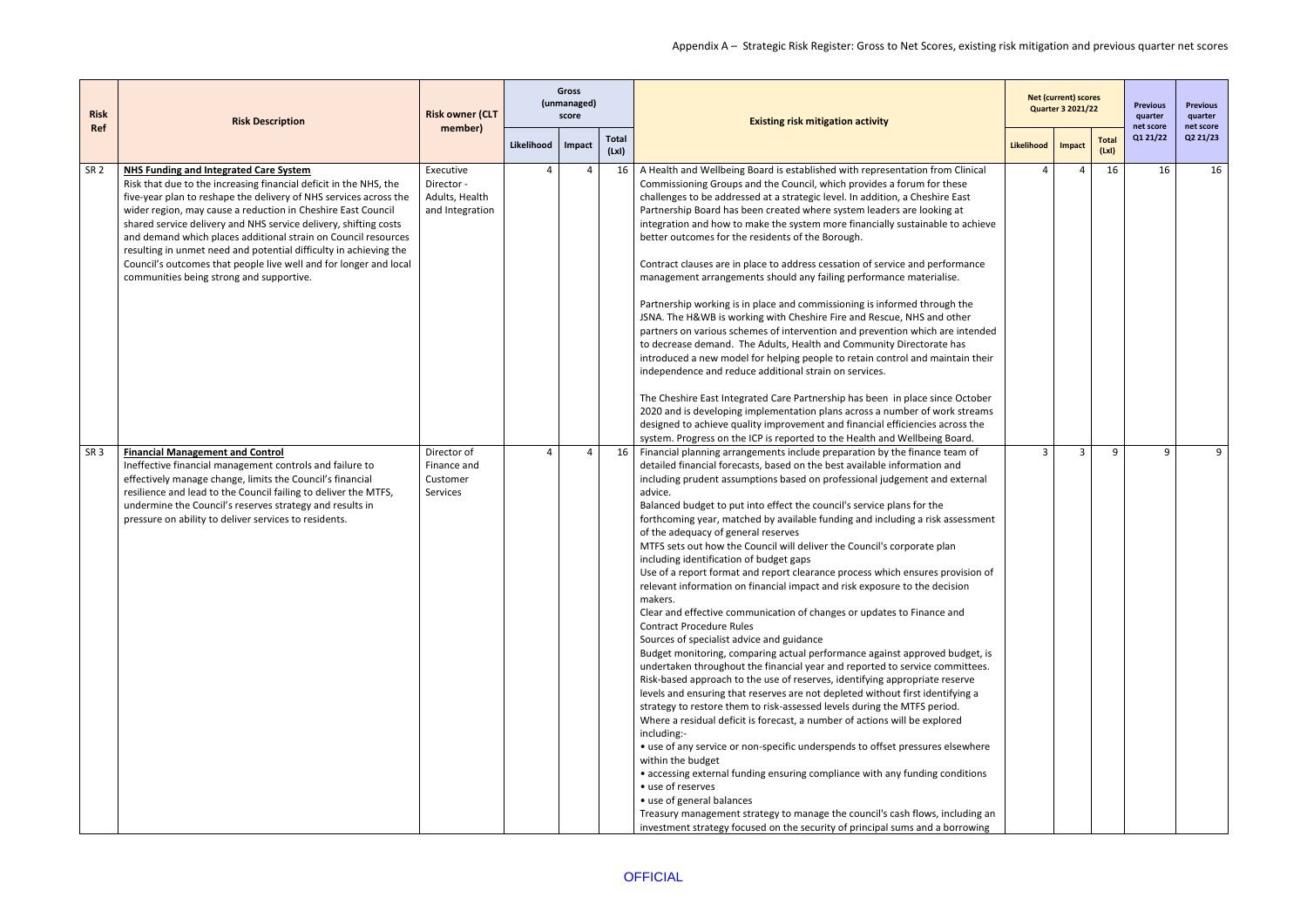| <b>Risk</b>     | <b>Risk Description</b>                                                                                                                                                                                                                                                                                                                                                                                                                                                                                                                                                                                                                                                                   | <b>Risk owner (CLT</b>                           |                | <b>Gross</b><br>(unmanaged)<br>score |                      | <b>Existing risk mitigation activity</b>                                                                                                                                                                                                                                                                                                                                                                                                                                                                                                                                                                                                                                                                                                                                                                                                                                                                                                                                                                                                                                                                                                                                                                                                                                                                                                                                                                                                                                                                                                                                                                                                                                                                                                                                                                                                                                                                                                                                                                                                                                                                                                                                                                                                                                                                                                                                                                                                                                                                                                                                                                                                                                           |                | <b>Net (current) scores</b><br><b>Quarter 3 2021/22</b> |                      | <b>Previous</b><br>quarter<br>net score | <b>Previous</b><br>quarter<br>net score |
|-----------------|-------------------------------------------------------------------------------------------------------------------------------------------------------------------------------------------------------------------------------------------------------------------------------------------------------------------------------------------------------------------------------------------------------------------------------------------------------------------------------------------------------------------------------------------------------------------------------------------------------------------------------------------------------------------------------------------|--------------------------------------------------|----------------|--------------------------------------|----------------------|------------------------------------------------------------------------------------------------------------------------------------------------------------------------------------------------------------------------------------------------------------------------------------------------------------------------------------------------------------------------------------------------------------------------------------------------------------------------------------------------------------------------------------------------------------------------------------------------------------------------------------------------------------------------------------------------------------------------------------------------------------------------------------------------------------------------------------------------------------------------------------------------------------------------------------------------------------------------------------------------------------------------------------------------------------------------------------------------------------------------------------------------------------------------------------------------------------------------------------------------------------------------------------------------------------------------------------------------------------------------------------------------------------------------------------------------------------------------------------------------------------------------------------------------------------------------------------------------------------------------------------------------------------------------------------------------------------------------------------------------------------------------------------------------------------------------------------------------------------------------------------------------------------------------------------------------------------------------------------------------------------------------------------------------------------------------------------------------------------------------------------------------------------------------------------------------------------------------------------------------------------------------------------------------------------------------------------------------------------------------------------------------------------------------------------------------------------------------------------------------------------------------------------------------------------------------------------------------------------------------------------------------------------------------------------|----------------|---------------------------------------------------------|----------------------|-----------------------------------------|-----------------------------------------|
| <b>Ref</b>      |                                                                                                                                                                                                                                                                                                                                                                                                                                                                                                                                                                                                                                                                                           | member)                                          | Likelihood     | Impact                               | <b>Total</b><br>(Lx) |                                                                                                                                                                                                                                                                                                                                                                                                                                                                                                                                                                                                                                                                                                                                                                                                                                                                                                                                                                                                                                                                                                                                                                                                                                                                                                                                                                                                                                                                                                                                                                                                                                                                                                                                                                                                                                                                                                                                                                                                                                                                                                                                                                                                                                                                                                                                                                                                                                                                                                                                                                                                                                                                                    | Likelihood     | Impact                                                  | <b>Total</b><br>(Lx) | Q1 21/22                                | Q2 21/23                                |
|                 |                                                                                                                                                                                                                                                                                                                                                                                                                                                                                                                                                                                                                                                                                           |                                                  |                |                                      |                      | strategy to manage interest payable and other charges<br>A capital strategy that prioritises capital investment programmes, identifies the<br>financial impact of investment in schemes and limits the amount of<br>unsupported borrowing to be taken                                                                                                                                                                                                                                                                                                                                                                                                                                                                                                                                                                                                                                                                                                                                                                                                                                                                                                                                                                                                                                                                                                                                                                                                                                                                                                                                                                                                                                                                                                                                                                                                                                                                                                                                                                                                                                                                                                                                                                                                                                                                                                                                                                                                                                                                                                                                                                                                                              |                |                                                         |                      |                                         |                                         |
| SR <sub>4</sub> | <b>Information Security and Cyber Threat:</b><br>As the Council continues to move towards using new technology<br>systems to reduce costs and fulfil communication, accessibility,<br>and transaction requirements, it becomes increasingly<br>vulnerable to a security breach, either maliciously or<br>inadvertently from within the Council or from external attacks<br>by cyber-criminals. This could result in many negative impacts,<br>such as distress to individuals, legal, financial, and reputational<br>damage to the Council, in addition to the possible penetration<br>and crippling of the Council's IT systems preventing it from<br>delivering its Corporate Outcomes. | Executive<br>Director -<br>Corporate<br>Services | $\overline{a}$ | $\overline{a}$                       | 16                   | The CIO is an advocate of and reports on Information Risk to the Corporate<br>Leadership Team and the Audit and Governance Committee and makes the<br>Annual Statement of Internal Control of Information Risk.<br>The Council has a number of Information and Data Security policies which are<br>published on the Centranet and help to protect from the Council from<br>inappropriate and unauthorised access and communicates what to do in the<br>case of an incident.<br>Progress on Information Risk and Information Security is monitored through the<br>Strategic Information Governance Group (SIGG), Operational Information<br>Governance Group (IGG) and the Virtual IGG Task and Finish Group.<br>The Council has an Incident Reporting process which has been communicated to<br>staff, all incidents are scored and assessed by IGG to ensure that the breaches<br>are minimised, and future breaches are reduced.<br>The Council complies with the Public Services Network PSN Code of Connection,<br>NHS Data Security and Protection Toolkit, DWP's MOU and NHS Digital controls,<br>work continues with the consolidation and enhancement of elements of the<br>security estate to meet the ever-developing threat profiles. This includes third<br>party IT hardware and software tests undertaken by accredited security<br>vendors, these validate that the network and hardware are secure and robust, if<br>any vulnerabilities are found then a mitigation plan is drawn up and actioned.<br>The Council has an Information Asset Register which is reviewed on an annual<br>basis and has been published on the open data portal.<br>There is also an Information Assurance Data Management (IADM) programme<br>of activity to increase awareness and maturity of information assurance and<br>governance across the Council. The programme is tasked with guiding the<br>organisation to manage its information in a compliant and efficient way.<br>Data Classification has been rolled out to the organisation; this allows the<br>categorisation of information so that appropriate controls can be employed to<br>protect the information.<br>The Council provides security and compliance e-learning courses (which are<br>mandatory for all employees) on the Learning Lounge and Metacompliance<br>portal. This includes several modules of Data handling, Security, and<br>Information Assurance.<br>Controls are in place to restrict access to the data centres and network<br>equipment and risk assessments of existing systems and networks are on-going.<br>The Council has a Data Protection Officer who assists in ensuring compliance | $\overline{4}$ | $\overline{3}$                                          | 12                   | 12                                      | 12                                      |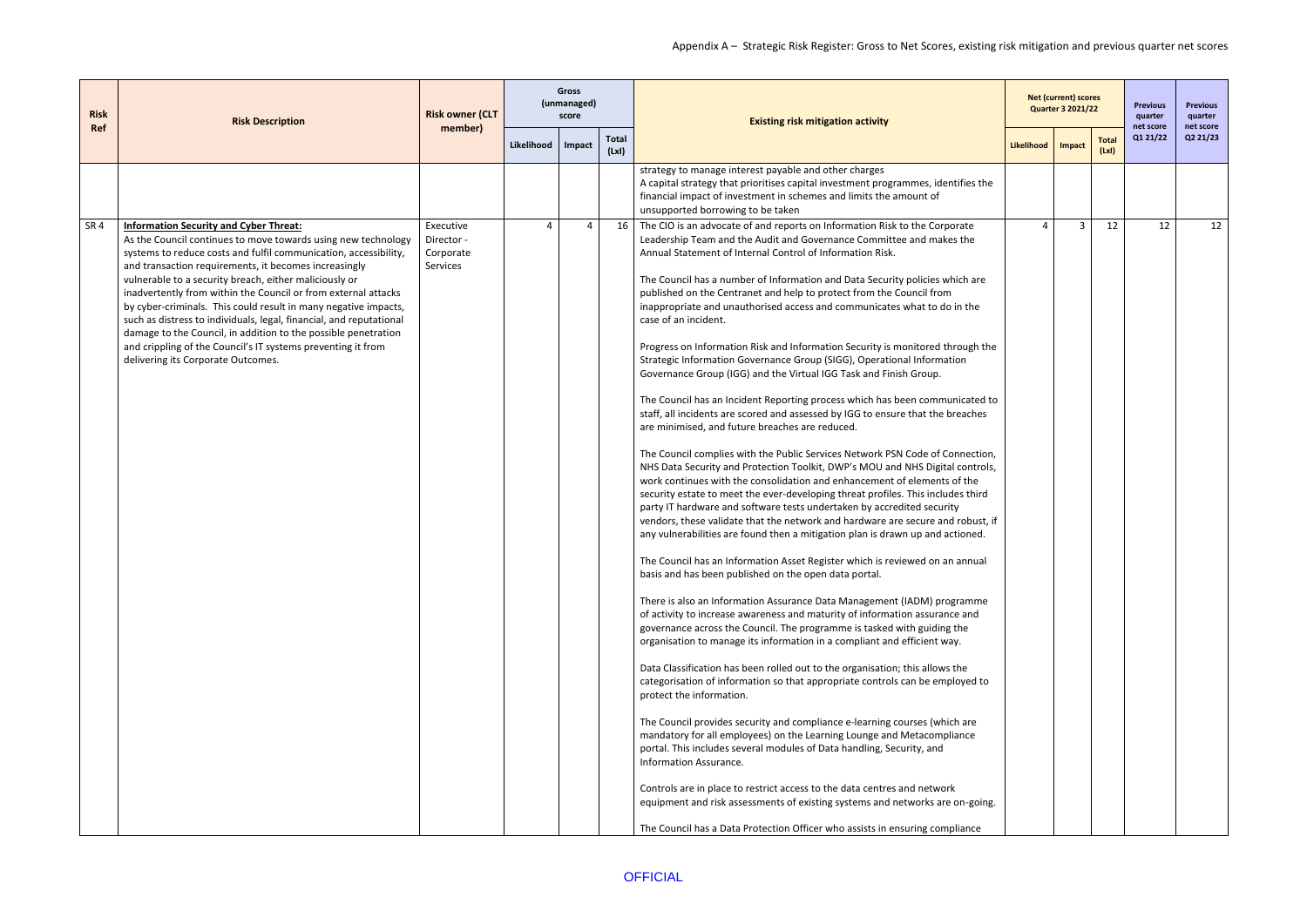| <b>Risk</b><br>Ref | <b>Risk Description</b>                                                                                                                                                                                                                                                                                                                                                                                                                                                                                                                                                                                                  | <b>Risk owner (CLT</b>                                  |                     | <b>Gross</b><br>(unmanaged)<br>score |                      | <b>Existing risk mitigation activity</b>                                                                                                                                                                                                                                                                                                                                                                                                                                                                                                                                                                                                                                                                                                                                                                                                                                                                                                                                                                                                                                                                                                                                                                                                                                                                                                                                                                                                                                                                                    |              | <b>Net (current) scores</b><br><b>Quarter 3 2021/22</b> |                      | <b>Previous</b><br>quarter | <b>Previous</b><br>quarter |
|--------------------|--------------------------------------------------------------------------------------------------------------------------------------------------------------------------------------------------------------------------------------------------------------------------------------------------------------------------------------------------------------------------------------------------------------------------------------------------------------------------------------------------------------------------------------------------------------------------------------------------------------------------|---------------------------------------------------------|---------------------|--------------------------------------|----------------------|-----------------------------------------------------------------------------------------------------------------------------------------------------------------------------------------------------------------------------------------------------------------------------------------------------------------------------------------------------------------------------------------------------------------------------------------------------------------------------------------------------------------------------------------------------------------------------------------------------------------------------------------------------------------------------------------------------------------------------------------------------------------------------------------------------------------------------------------------------------------------------------------------------------------------------------------------------------------------------------------------------------------------------------------------------------------------------------------------------------------------------------------------------------------------------------------------------------------------------------------------------------------------------------------------------------------------------------------------------------------------------------------------------------------------------------------------------------------------------------------------------------------------------|--------------|---------------------------------------------------------|----------------------|----------------------------|----------------------------|
|                    |                                                                                                                                                                                                                                                                                                                                                                                                                                                                                                                                                                                                                          | member)                                                 | Likelihood   Impact |                                      | <b>Total</b><br>(Lx) |                                                                                                                                                                                                                                                                                                                                                                                                                                                                                                                                                                                                                                                                                                                                                                                                                                                                                                                                                                                                                                                                                                                                                                                                                                                                                                                                                                                                                                                                                                                             | Likelihood   | Impact                                                  | <b>Total</b><br>(Lx) | net score<br>Q1 21/22      | net score<br>Q2 21/23      |
|                    |                                                                                                                                                                                                                                                                                                                                                                                                                                                                                                                                                                                                                          |                                                         |                     |                                      |                      | with GDPR and to specify the procedures to be adopted.<br>The Council's ICT Services have a strategic direction to move to a "Cloud First"<br>principle, whilst this enables an evergreen environment which is always up to<br>date, additional controls are needed to prevent compromise or inappropriate<br>use and access. This includes contract compliance and monitoring to ensure<br>ongoing protection of information.<br>An assessment was completed using the Council's insurance broker to<br>understand current and future risks and whether any risks needed treating or<br>could be offset through insurance cover.                                                                                                                                                                                                                                                                                                                                                                                                                                                                                                                                                                                                                                                                                                                                                                                                                                                                                           |              |                                                         |                      |                            |                            |
| SR <sub>5</sub>    | Business Continuity Risk that an internal or external incident<br>occurs which renders the Council unable to utilise part or all of<br>its infrastructure and resources (such as buildings, IT systems,<br>and staff etc.) such that the Council is unable to deliver some, or<br>in extreme cases all of its services and putting residents at risk<br>for a period of time and resulting in a reduced achievement of<br>Corporate Plan outcomes over the longer period.                                                                                                                                                | Executive<br>Director -<br>Corporate<br><b>Services</b> | $\overline{3}$      | $\overline{a}$                       | 12                   | Implementation of Clearview; Business Continuity Software for business<br>continuity planning; Clearview provides the process in a easily understandable<br>format to identify critical and serious priority activities. Executive Directors,<br>Directors and Heads of Service have received training in developing Business<br>continuity plansAwareness raising campaign by undertaking a Cyber Attack<br>Awareness Exercise and fire in a public building (in addition to emergency<br>planning colleagues and also included a community flooding and a fire scenario<br>which had business continuity implications and the council's response) with<br>colleagues from across various areas of the CouncilThe Clearview system<br>enabled staff to review and revise their BC Plans for both Departmental and<br>Service Level Plans with relevant templates for appendices (in line with the<br>structure formats) All BC plans were uploaded to the system by March 2020 and<br>have been asked to review in light of second wave COVID. High level course on<br>Business Continuity Management has been added to the Council's Learning<br>Lounge. ICT Shared Service also have a Crisis Recovery Plan that has been<br>updated to take account of lessons learned as a result of ICT outage incidents.<br>This Crisis recovery plan overview contains key information for the ICT Shared<br>Service disaster recoveryA corporate business continuity plan has been<br>developed and is contained within Clearview. | $\mathbf{3}$ | $\overline{3}$                                          | 9                    | 9                          | 9                          |
| SR <sub>6</sub>    | <b>Organisational Capacity and Demand</b><br>Local demographic and external factors (including COVID and EU<br>Exit) lead to increasing and changing demands on services. This,<br>combined with ongoing financial pressures, an ageing workforce,<br>staff turnover and skills shortages in key areas of the workforce,<br>result in insufficient capacity and an inability to retain or attract<br>staff. This results in a detrimental impact upon physical,<br>emotional and mental wellbeing of staff, and impact negatively<br>on the Council's ability to deliver all of its intended objectives<br>and outcomes. | Executive<br>Director -<br>Corporate<br>Services        | $\Delta$            | $\overline{a}$                       | 16                   | In terms of the demand, work planning in advance has been improved.<br>Significant increases in work pressures are being raised in advance, so that<br>additional resource can be sourced for commissioned work. Improved HR data<br>is being used to identify potential issues and service workforce plans developed<br>to mitigate. The apprenticeship levy and talent management and succession<br>planning frameworks are under development to help mitigate.<br>Ongoing work to reduce work on reliance on agency staff, for a more stable<br>permanent workforce base and reduced costs.<br>A range of comprehensive measures are in place to support staff wellbeing and<br>resilience.<br>Labour markets are now seeing significant movement due to the impacts of<br>Covid19, including the end of the furlough scheme. Locally, there are particular<br>pressures, for example, on the care sector, with some neighbouring authorities<br>are offering higher salaries which impacts on staff retention.<br>Agency staff are not always available to fill the roles. Additional work<br>programmes and recruitment campaigns are also in place for areas such as                                                                                                                                                                                                                                                                                                                                                  | 3            | 4                                                       | 12                   | 12                         | 12                         |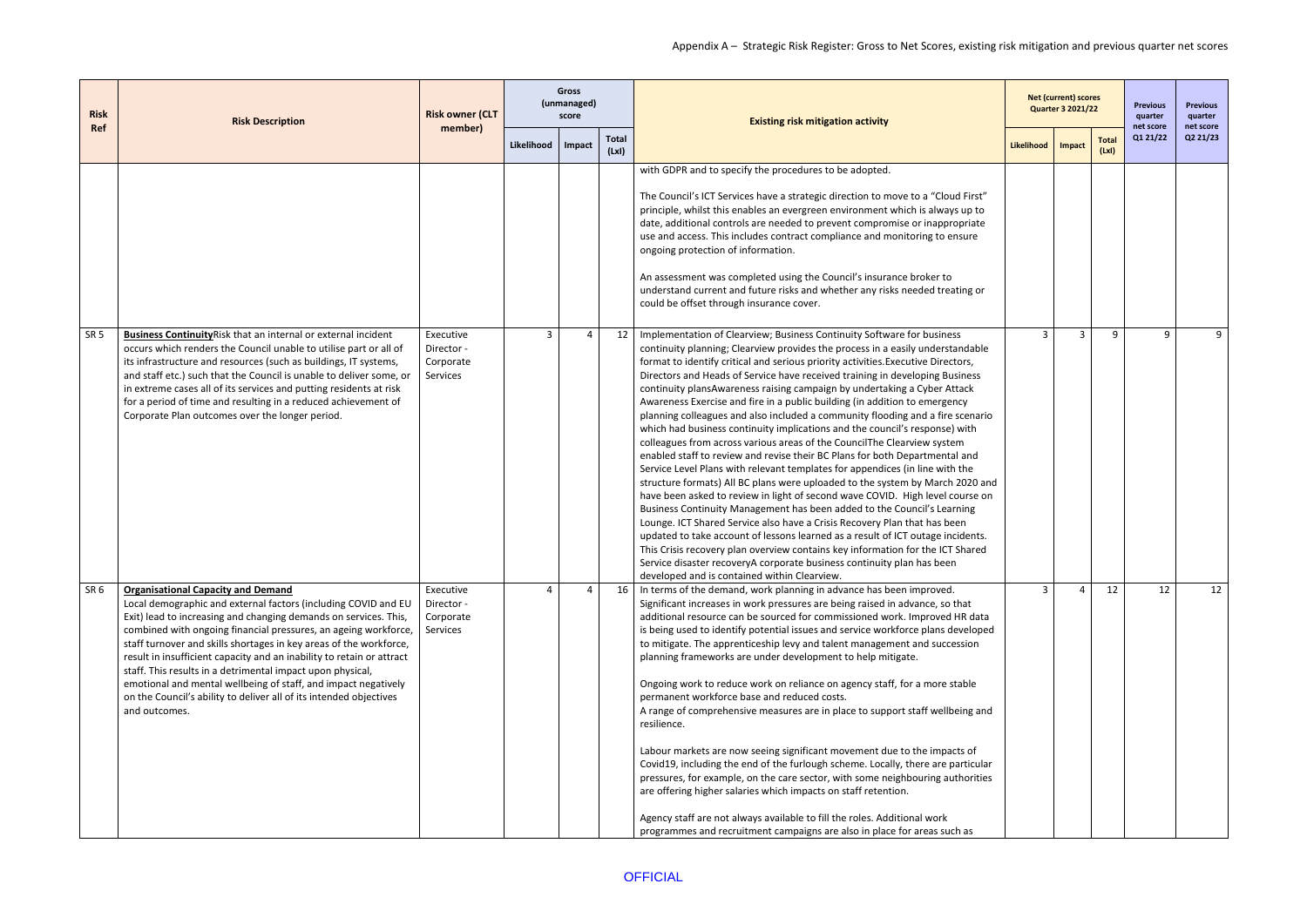| <b>Risk</b>       | <b>Risk Description</b>                                                                                                                                                                                                                                                                                                                                                                                                       | <b>Risk owner (CLT</b>                             |            | <b>Gross</b><br>(unmanaged)<br>score |                       | <b>Existing risk mitigation activity</b>                                                                                                                                                                                                                                                                                                                                                                                                                                                                                                                                                                                                                                                                                                                                                                                                                                                                                                                                                                                                                                                                                                                                                                                                                                                                                                                                                                                                                                                                          |              | <b>Net (current) scores</b><br><b>Quarter 3 2021/22</b> |                      | <b>Previous</b><br>quarter | <b>Previous</b><br>quarter |
|-------------------|-------------------------------------------------------------------------------------------------------------------------------------------------------------------------------------------------------------------------------------------------------------------------------------------------------------------------------------------------------------------------------------------------------------------------------|----------------------------------------------------|------------|--------------------------------------|-----------------------|-------------------------------------------------------------------------------------------------------------------------------------------------------------------------------------------------------------------------------------------------------------------------------------------------------------------------------------------------------------------------------------------------------------------------------------------------------------------------------------------------------------------------------------------------------------------------------------------------------------------------------------------------------------------------------------------------------------------------------------------------------------------------------------------------------------------------------------------------------------------------------------------------------------------------------------------------------------------------------------------------------------------------------------------------------------------------------------------------------------------------------------------------------------------------------------------------------------------------------------------------------------------------------------------------------------------------------------------------------------------------------------------------------------------------------------------------------------------------------------------------------------------|--------------|---------------------------------------------------------|----------------------|----------------------------|----------------------------|
| <b>Ref</b>        |                                                                                                                                                                                                                                                                                                                                                                                                                               | member)                                            | Likelihood | Impact                               | <b>Total</b><br>(LxI) |                                                                                                                                                                                                                                                                                                                                                                                                                                                                                                                                                                                                                                                                                                                                                                                                                                                                                                                                                                                                                                                                                                                                                                                                                                                                                                                                                                                                                                                                                                                   | Likelihood   | Impact                                                  | <b>Total</b><br>(Lx) | net score<br>Q1 21/22      | net score<br>Q2 21/23      |
|                   |                                                                                                                                                                                                                                                                                                                                                                                                                               |                                                    |            |                                      |                       | Care4CE. Redeployment of staff is being considered where services are<br>stretched and agency staff are not available.<br>The council is moving to agile working as a permanent feature of future ways of<br>working, which may attract a wider pool of candidates. Alongside service<br>workforce plans, a recruitment and retention strategy is under development to<br>ensure the Council addresses identified shortfalls with agreed actions and<br>service specific solutions<br>The Head of HR considers that the measures reduce the likelihood but not the                                                                                                                                                                                                                                                                                                                                                                                                                                                                                                                                                                                                                                                                                                                                                                                                                                                                                                                                                |              |                                                         |                      |                            |                            |
| SR <sub>7</sub>   | <b>Council Funding</b><br>Significant detriment to the Council's funding streams as a result<br>of changes to grant funding, reductions in the collection of<br>council tax, business rates or fees and charges and changes in<br>the local economic circumstances increase pressure on the<br>Council's financial position and ability to deliver corporate<br>priorities within the planned medium term financial strategy. | Director of<br>Finance and<br>Customer<br>Services |            |                                      | 16                    | impact.<br>Financial planning arrangements include preparation by the finance team of<br>detailed financial forecasts, based on the best available information and<br>including prudent assumptions based on professional judgement and external<br>advice<br>Balanced budget to put into effect the council's service plans for the<br>forthcoming year, matched by available funding and including a risk assessment<br>of the adequacy of general reserves<br>Brighter Futures Commercial workstream addressing opportunities to increase<br>income for the Council<br>Monitoring of grant funding formula                                                                                                                                                                                                                                                                                                                                                                                                                                                                                                                                                                                                                                                                                                                                                                                                                                                                                                     | 3            | Δ                                                       | 12                   | 12                         | 16                         |
| SR <sub>8</sub> A | <b>Governance and Decision Making</b><br>Failure to maintain effective corporate governance could result<br>in poor decision-making, non-compliance and breach of<br>legislation, leading to regulatory intervention and significant cost<br>in financial terms and to the reputation of the Council, and<br>failure to take decisions which deliver the objectives of the<br>Corporate Plan.                                 | Executive<br>Director -<br>Corporate<br>Services   | $\Delta$   | 4                                    | 16                    | Council's Constitution covers decision making processes, including finance and<br>contract procedure rules. Following the change to Committee system,<br>mechanisms are in place to capture learning form the use of the committee<br>system from Members (Constitution Working Group) and Officers (Brighter<br>Futures Transformation Governance Workstream).<br>Constitution is a publicly available document; guidance on the use of the<br>decision-making processes is provided by enabling services including Legal,<br>Finance, Democratic Services, and Audit and Risk.<br>Reports to Committees are developed and reviewed by senior officers and<br>enabler sign off, briefings are arranged with Committee Members to address<br>any further knowledge requirements ahead of the relevant meeting.<br>Schemes of delegation; local and financial are in place to provide clarity on<br>responsibilities ensure separation of duties is in place where required, and<br>minimise the risk of management override.<br>Assurance mechanisms on the organisations' compliance with it's decision-<br>making processes are provided through the external audit (Statement of<br>Accounts) and the work of the internal audit team. There are other external<br>inspections, such as Ofsted, which may examine elements of our decision-<br>making processes through their work, although this I not usually the primary<br>focus.<br>The organisation publishes an Annual Governance Statement identifying | $\mathbf{3}$ | $\overline{3}$                                          | 9                    | $\mathsf{q}$               | 9                          |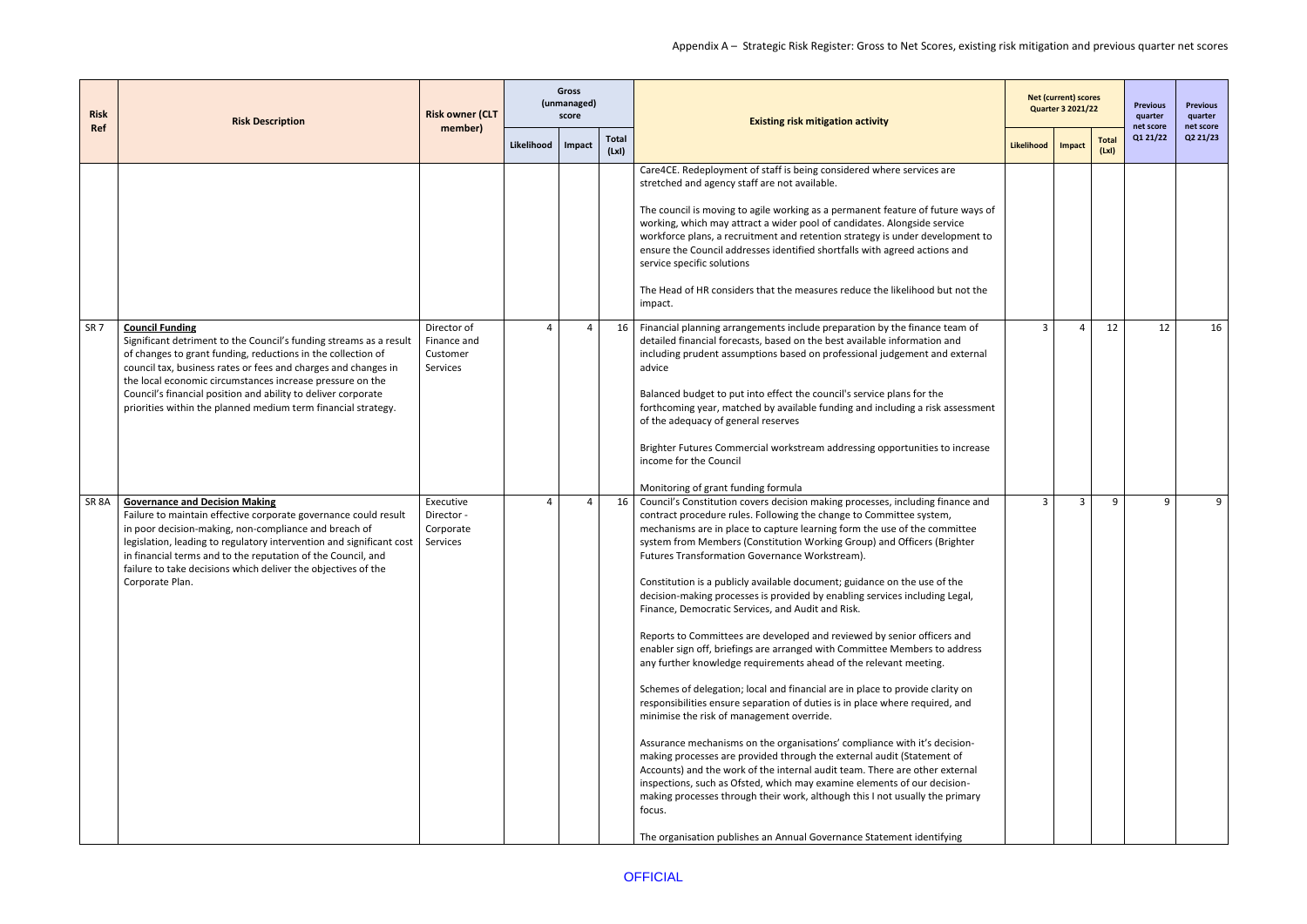| <b>Risk</b>      | <b>Risk Description</b>                                                                                                                                                                                                                                                                                                                                                                | <b>Risk owner (CLT</b><br>member) | <b>Gross</b><br>(unmanaged)<br>score |                | <b>Existing risk mitigation activity</b> |                                                                                                                                                                                                                                                                                                                                                                                                                                                                                                                                                                                                                                                                                                                                                                                                                                                                                                                                                                                                                                                                                                                                                                                                                                                                                                                                                                                                                                                                                                                                                                                                                                                                                                                                                                                                                                                                                                                            |                | <b>Net (current) scores</b><br><b>Quarter 3 2021/22</b> |                      | <b>Previous</b><br>quarter | <b>Previous</b><br>quarter |
|------------------|----------------------------------------------------------------------------------------------------------------------------------------------------------------------------------------------------------------------------------------------------------------------------------------------------------------------------------------------------------------------------------------|-----------------------------------|--------------------------------------|----------------|------------------------------------------|----------------------------------------------------------------------------------------------------------------------------------------------------------------------------------------------------------------------------------------------------------------------------------------------------------------------------------------------------------------------------------------------------------------------------------------------------------------------------------------------------------------------------------------------------------------------------------------------------------------------------------------------------------------------------------------------------------------------------------------------------------------------------------------------------------------------------------------------------------------------------------------------------------------------------------------------------------------------------------------------------------------------------------------------------------------------------------------------------------------------------------------------------------------------------------------------------------------------------------------------------------------------------------------------------------------------------------------------------------------------------------------------------------------------------------------------------------------------------------------------------------------------------------------------------------------------------------------------------------------------------------------------------------------------------------------------------------------------------------------------------------------------------------------------------------------------------------------------------------------------------------------------------------------------------|----------------|---------------------------------------------------------|----------------------|----------------------------|----------------------------|
| Ref              |                                                                                                                                                                                                                                                                                                                                                                                        |                                   | Likelihood                           | Impact         | <b>Total</b><br>(Lx)                     |                                                                                                                                                                                                                                                                                                                                                                                                                                                                                                                                                                                                                                                                                                                                                                                                                                                                                                                                                                                                                                                                                                                                                                                                                                                                                                                                                                                                                                                                                                                                                                                                                                                                                                                                                                                                                                                                                                                            | Likelihood     | Impact                                                  | <b>Total</b><br>(Lx) | net score<br>Q1 21/22      | net score<br>Q2 21/23      |
|                  |                                                                                                                                                                                                                                                                                                                                                                                        |                                   |                                      |                |                                          | significant governance issues which have occurred, any known areas which may<br>cause issues if not managed effectively and updates on issues previously<br>identified.                                                                                                                                                                                                                                                                                                                                                                                                                                                                                                                                                                                                                                                                                                                                                                                                                                                                                                                                                                                                                                                                                                                                                                                                                                                                                                                                                                                                                                                                                                                                                                                                                                                                                                                                                    |                |                                                         |                      |                            |                            |
| SR <sub>8B</sub> | <b>Political Uncertainty</b><br>Uncertainty around future local and national political policy and<br>administration could result in challenges to, or failure to take the<br>decisions required to facilitate delivery of the Council's<br>Corporate Plan, leading to unnecessary increases in resources<br>used in the decision-making process and dissatisfaction from<br>residents. | Corporate<br>Leadership<br>Team   | $\overline{3}$                       | $\overline{4}$ | 12                                       | Engagement with political administration of CEBC<br>Engagement with group leaders of CEBC parties<br>Training and briefing to CEBC members                                                                                                                                                                                                                                                                                                                                                                                                                                                                                                                                                                                                                                                                                                                                                                                                                                                                                                                                                                                                                                                                                                                                                                                                                                                                                                                                                                                                                                                                                                                                                                                                                                                                                                                                                                                 | $\overline{2}$ | $\Delta$                                                | 8                    | 8                          |                            |
| SR <sub>9</sub>  | <b>Capital projects</b><br>Risk that the Council's major capital projects are insufficiently<br>managed to ensure that they are delivered on time, on budget<br>and at the required quality level.                                                                                                                                                                                     | Executive<br>Director - Place     | $\overline{4}$                       | $\overline{a}$ | 16                                       | • The Capital Strategy and overall Capital Programme is presented annually as<br>part of the Medium-Term Financial Strategy at full Council.<br>• New projects and schemes are subject to the approval of detailed business<br>cases in accordance with the Finance Procedure Rules<br>. The Assets Board provides strategic oversight of the Council's land and<br>property assets including recommendations and reports on acquisition, disposal<br>and development.<br>• The Capital Programme Board undertakes detailed appraisals of projects and<br>business cases; undertakes gateway reviews and risk management reviews of<br>major capital projects; and receives post project completion reports to assess<br>benefit realisation and lessons learnt.<br>• Appropriate and proportionate governance has been established to oversee<br>project delivery, including risk registers. This includes project boards to manage<br>individual projects and thematic programme boards to provide additional<br>strategic oversight and manage interdependencies, e.g. Carbon Neutral<br>Programme Board, Leisure Investment programme Board, Place Board.<br>• The Place Board provides strategic oversight of all the major Crewe-centric<br>and Macclesfield-centric projects, including HS2 and strategic housing sites, to<br>ensure individual projects are fully aligned to the overarching vision and<br>delivery plan for each town.<br>. Financial monitoring undertaken quarterly, with summary data reported to<br>Finance Sub-Committee and appropriate service committee twice a year<br>. High level progress updates are reported to the appropriate service<br>committee twice a year. More detailed progress reports on individual projects<br>or programmes are provided on a periodic basis.<br>. Regular 121s between Executive Director and Directors which includes<br>updates on major projects | $\overline{2}$ | $\overline{3}$                                          | 6                    | 12                         | 12                         |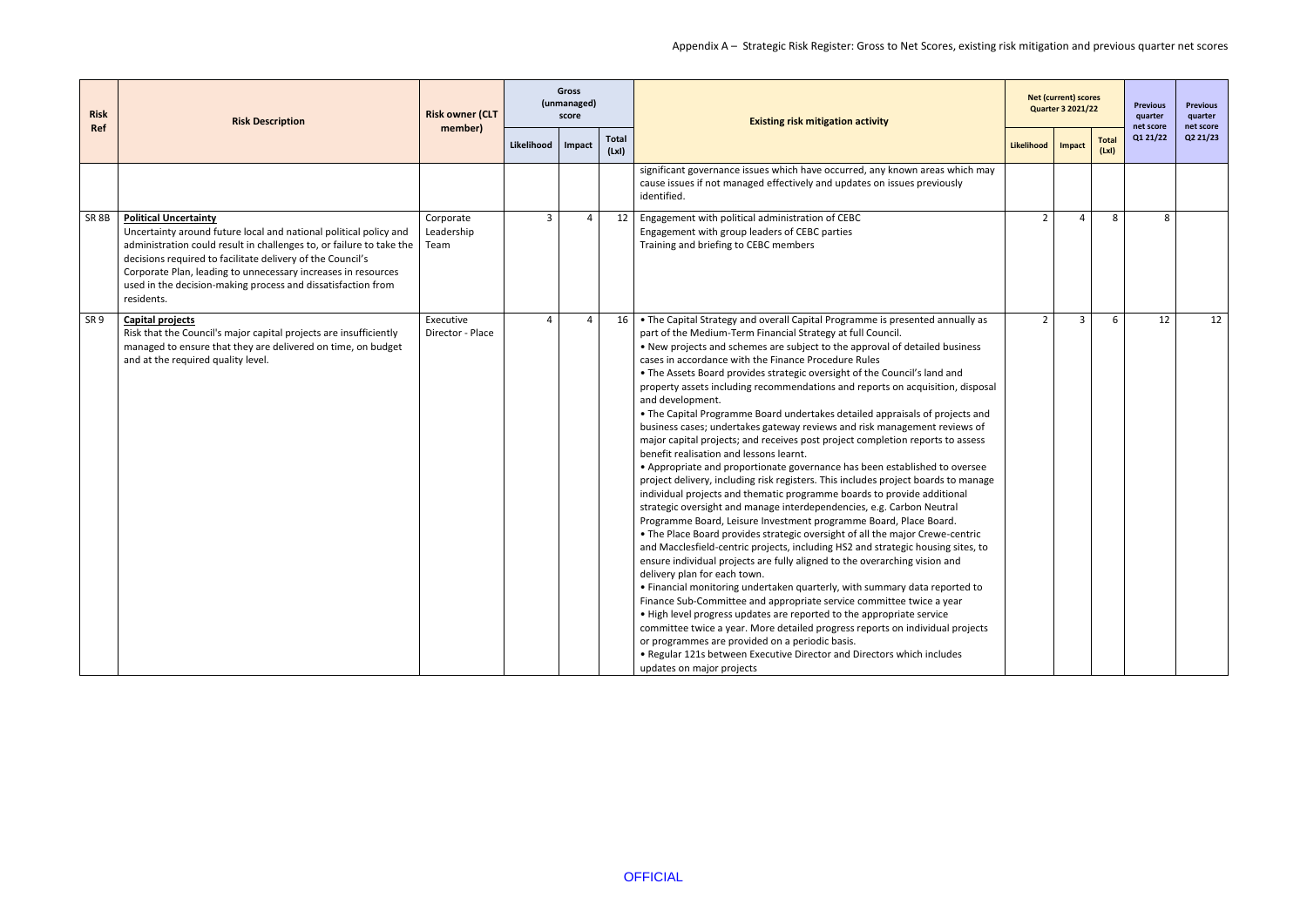| <b>Risk</b> | <b>Risk Description</b>                                                                                                                                                                                                                                                                                                                    | <b>Risk owner (CLT</b>                                       |            | <b>Gross</b><br>(unmanaged)<br>score |                       | <b>Existing risk mitigation activity</b>                                                                                                                                                                                                                                                                                                                                                                                                                                                                                                                                                                                                                                                                                                                                                                                                                                                                                                                                                                                                                                                                                                                                                                                                                                                                                                                                                                                                                                                                                                                                                                                                                                                                                                                                                                              |            | <b>Net (current) scores</b><br><b>Quarter 3 2021/22</b> |                      | <b>Previous</b><br>quarter<br>net score | <b>Previous</b><br>quarter<br>net score |
|-------------|--------------------------------------------------------------------------------------------------------------------------------------------------------------------------------------------------------------------------------------------------------------------------------------------------------------------------------------------|--------------------------------------------------------------|------------|--------------------------------------|-----------------------|-----------------------------------------------------------------------------------------------------------------------------------------------------------------------------------------------------------------------------------------------------------------------------------------------------------------------------------------------------------------------------------------------------------------------------------------------------------------------------------------------------------------------------------------------------------------------------------------------------------------------------------------------------------------------------------------------------------------------------------------------------------------------------------------------------------------------------------------------------------------------------------------------------------------------------------------------------------------------------------------------------------------------------------------------------------------------------------------------------------------------------------------------------------------------------------------------------------------------------------------------------------------------------------------------------------------------------------------------------------------------------------------------------------------------------------------------------------------------------------------------------------------------------------------------------------------------------------------------------------------------------------------------------------------------------------------------------------------------------------------------------------------------------------------------------------------------|------------|---------------------------------------------------------|----------------------|-----------------------------------------|-----------------------------------------|
| Ref         |                                                                                                                                                                                                                                                                                                                                            | member)                                                      | Likelihood | Impact                               | <b>Total</b><br>(LxI) |                                                                                                                                                                                                                                                                                                                                                                                                                                                                                                                                                                                                                                                                                                                                                                                                                                                                                                                                                                                                                                                                                                                                                                                                                                                                                                                                                                                                                                                                                                                                                                                                                                                                                                                                                                                                                       | Likelihood | Impact                                                  | <b>Total</b><br>(Lx) | Q1 21/22                                | Q2 21/23                                |
| SR 10       | Infrastructure Investment (opportunity)<br>Securing the required investment to support our major<br>infrastructure and development priorities in Place, particularly in<br>relation to HS2 and delivery of the Crewe Hub, and noting the<br>inflationary pressures across all aspects of project delivery.                                 | Executive<br>Director - Place                                |            |                                      | 16                    | . This risk will be reviewed by the Place Board (chaired by the Executive<br>Director of Place) and the Business Case and Investment Integration Board<br>(chaired by the Director of Finance) on a monthly basis and the chairs inform<br>CLT accordingly.<br>• Day to day management of the actions in place to reduce the risk is a<br>combination of the BCII: Business Case and Investment Integration, the<br>Programme Director and the Programme Manager. The controls above will be<br>used to monitor the risk.<br>• There have been no control failures to date. In fact, the controls in place today<br>are probably stronger than at any point in achieving the objective. This is<br>commensurate to the closing window of opportunity and the increase in work<br>required by the Council to turn the outputs of the consultants Business Case<br>work. Future issues may arise if the dedicated resource currently requested is<br>not quickly put in place to release the efficiencies of working a close dedicated<br>team brings.<br>• Ultimately, while the Council can control the technical evidence, business case<br>formation and the technical level negotiation with Government Departments,<br>the risk is being impacted on by recent Government administration changes and<br>the resultant changes in Government policy.<br>• Value engineering of design and development of projects and Early Contractor<br>Involvement where appropriate.<br>• Liaison with the contracting industry to identify the most efficient design<br>solutions.<br>• Constant review and effective management arrangements of capital projects<br>and programme budgets.<br>• Managing outward facing expectations on the scheme<br>• Ongoing cost review based on latest construction inflation forecasts | 3          |                                                         | 12                   | 12                                      | 12                                      |
| SR 11       | <b>Pandemic Virus</b><br>Ongoing risk of genetic shift resulting in rapidly spreading strain<br>of influenza and other diseases previously unseen in humans for<br>which no preventative treatment is available. In addition to the<br>human health risks pandemic flu poses a risk to healthcare<br>capacity and CEC business continuity. | Executive<br>Director -<br>Adults, Health<br>and Integration | Δ          | 4                                    | 16                    | Limited National Government mandatory and advisory measures. National<br>Vaccine roll outSub-regional collaboration co-ordinated by the CHaMPS Public<br>Health CollaborativeCheshire and Warrington Local Resilience Forum managed<br>partnership working. Cheshire East Emergency Planning activity Advice and<br>guidance to schools, businesses and residents Track and Trace Team activity /<br>Swab Squad/Contract Tracing TeamCheshire East organisational activityOngoing<br>working from homeLocal Track and Trace Hub establishedDelivery of<br>government mandated actions and activity (self isolation payments, support for<br>care providers etc)Supporting NHS roll out of Covid 19 vaccination<br>programmelnitiating flu vaccination programme for all staff and<br>communications supporting public vaccinations                                                                                                                                                                                                                                                                                                                                                                                                                                                                                                                                                                                                                                                                                                                                                                                                                                                                                                                                                                                    | Δ          | 3                                                       | 12                   | 12                                      | 12                                      |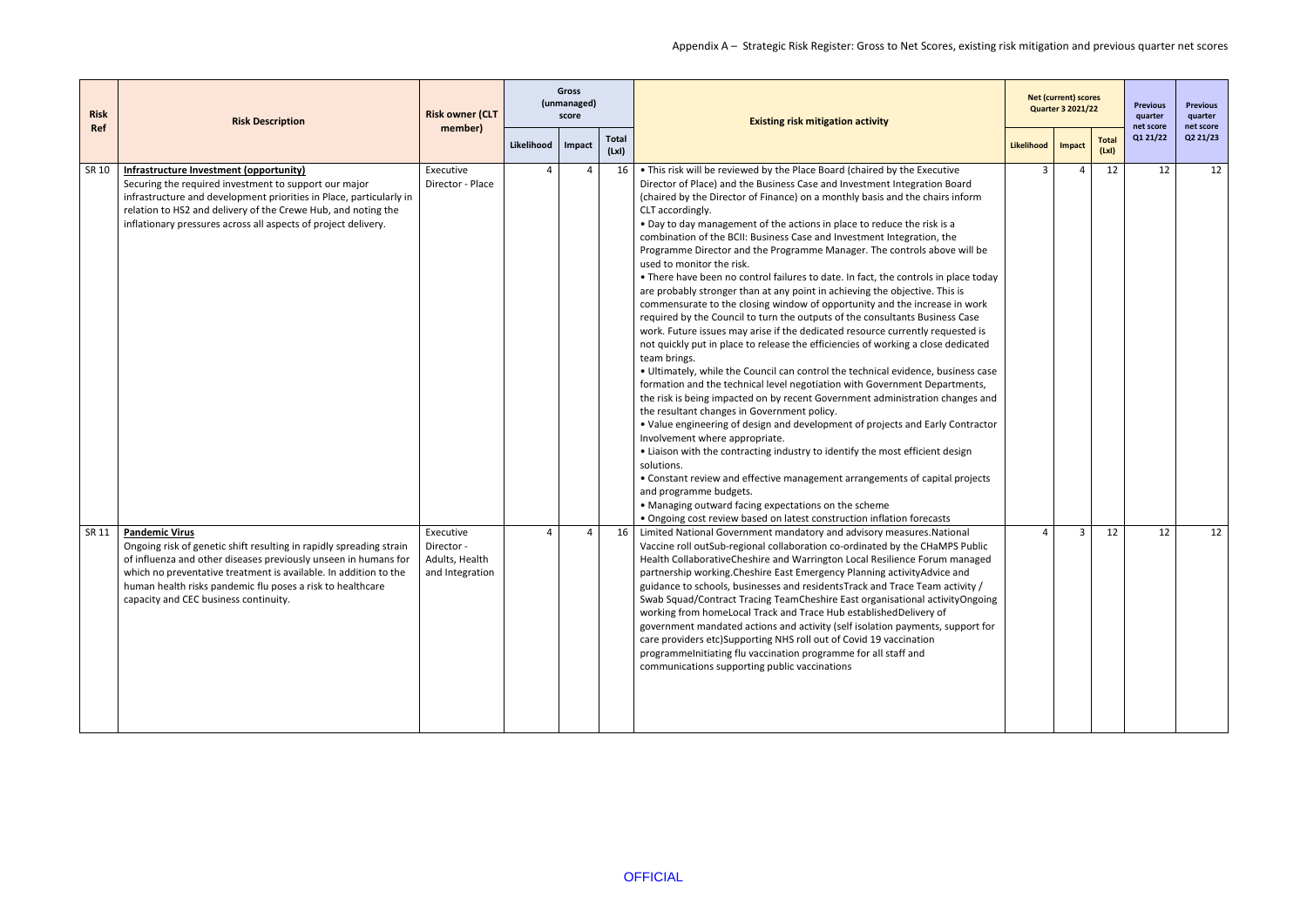| <b>Risk</b> | <b>Risk Description</b>                                                                                                                                                                                                                                                                        | <b>Risk owner (CLT</b>                                       |            | <b>Gross</b><br>(unmanaged)<br>score |                       | <b>Existing risk mitigation activity</b>                                                                                                                                                                                                                                                                                                                                                                                                                                                                                                                                                                                                                                                                                                                                                                                                                                                                                                                                                                                                                                                                                                                                                                                                                                                                                                                                                                                                                                                                                                                                                                                                                                                                                                                                                                                                                                                                                                                                                                                                                                                                                                                                                                                                                                                                                                                                                                                                                                                                                                                                                                                                                                                                                                                                                                                                                                                                                                                                                                                                                                                                                                                                                                                                                                                                                                                                                     |            | <b>Net (current) scores</b><br><b>Quarter 3 2021/22</b> |                      | <b>Previous</b><br>quarter<br>net score | <b>Previous</b><br>quarter<br>net score |
|-------------|------------------------------------------------------------------------------------------------------------------------------------------------------------------------------------------------------------------------------------------------------------------------------------------------|--------------------------------------------------------------|------------|--------------------------------------|-----------------------|----------------------------------------------------------------------------------------------------------------------------------------------------------------------------------------------------------------------------------------------------------------------------------------------------------------------------------------------------------------------------------------------------------------------------------------------------------------------------------------------------------------------------------------------------------------------------------------------------------------------------------------------------------------------------------------------------------------------------------------------------------------------------------------------------------------------------------------------------------------------------------------------------------------------------------------------------------------------------------------------------------------------------------------------------------------------------------------------------------------------------------------------------------------------------------------------------------------------------------------------------------------------------------------------------------------------------------------------------------------------------------------------------------------------------------------------------------------------------------------------------------------------------------------------------------------------------------------------------------------------------------------------------------------------------------------------------------------------------------------------------------------------------------------------------------------------------------------------------------------------------------------------------------------------------------------------------------------------------------------------------------------------------------------------------------------------------------------------------------------------------------------------------------------------------------------------------------------------------------------------------------------------------------------------------------------------------------------------------------------------------------------------------------------------------------------------------------------------------------------------------------------------------------------------------------------------------------------------------------------------------------------------------------------------------------------------------------------------------------------------------------------------------------------------------------------------------------------------------------------------------------------------------------------------------------------------------------------------------------------------------------------------------------------------------------------------------------------------------------------------------------------------------------------------------------------------------------------------------------------------------------------------------------------------------------------------------------------------------------------------------------------------|------------|---------------------------------------------------------|----------------------|-----------------------------------------|-----------------------------------------|
| Ref         |                                                                                                                                                                                                                                                                                                | member)                                                      | Likelihood | Impact                               | <b>Total</b><br>(LxI) |                                                                                                                                                                                                                                                                                                                                                                                                                                                                                                                                                                                                                                                                                                                                                                                                                                                                                                                                                                                                                                                                                                                                                                                                                                                                                                                                                                                                                                                                                                                                                                                                                                                                                                                                                                                                                                                                                                                                                                                                                                                                                                                                                                                                                                                                                                                                                                                                                                                                                                                                                                                                                                                                                                                                                                                                                                                                                                                                                                                                                                                                                                                                                                                                                                                                                                                                                                                              | Likelihood | Impact                                                  | <b>Total</b><br>(Lx) | Q1 21/22                                | Q2 21/23                                |
| SR 12       | Fragility and failure in the social care market<br>Increased pressure within the social care market, rising costs,<br>increasing complex needs and funding pressures, which have<br>been exasperated by Covid 19 increases the likelihood of<br>multiple provider failure and market collapse. | Executive<br>Director -<br>Adults, Health<br>and Integration |            |                                      | 16                    | • ASC/Commissioning comply with the Care Act 2014, in holding a provider risk<br>register whereby we monitor and review risk pertaining to specific providers as<br>part of our role working with Care Quality Commissioning pertaining to Market<br>oversight.<br>• ASC/Commissioning have in place a robust Care Act compliant - Contracts and<br>Quality Monitoring Policy Framework - that makes clear - how quality in<br>monitored in a person-centred way with a vast range of partners, when to<br>activate a suspension protocol working with care quality commission and when/<br>how we are decommissioning services - keeping people at the centre of<br>decision making regarding any service disruption or period of market failure.<br>• ASC/Commissioning operate a monthly quality monitoring partnership forum<br>that includes Police, Safeguarding, Care Quality Commission, ASC operations,<br>Legal, CCG's and ASC lead commissioner - in the ongoing monitoring of quality<br>and reporting and alerting of risk escalation that can be effectively managed -<br>reports into relevant DMT's and Safeguarding Board.<br>• ASC/Commissioning have a care sourcing/brokerage team support service and<br>a local area co-ordination services- supporting vulnerable people to access<br>wider community/ third sector services and wider more universal offers -<br>diverting people away from care where appropriate utilising People Healing<br>People services<br>• ASC/Commissioning provider financial self-assessment accreditation tool - to<br>assist with the monitoring and management of potential uplift and or additional<br>funding. This will ensure that funding is robustly based on clear evidence,<br>against demand / trends in market development and impact on provider/<br>council and people accessing the service. For providers at risk we are offering an<br>open book accounting exercise to ascertain the level of risk within that service.<br>• ASC/Quarterly staff engagement groups are developed through leadership<br>forums so to keep people informed and abreast of change as we progress in<br>order to respond to demand and growth in the sector.<br>• ASC/Commissioning are influencing and working with Cheshire CCG pertaining<br>to local ICS and ICP plans regarding the overall reduction in demand and<br>systems redesign work supporting an improved community offer and<br>redesigned front door.<br>• ASC/Commissioning with communities are developing a robust and responsive<br>policy framework (People Helping People) with a vast range of third sector<br>providers - thus reducing demand on adult social care.<br>• ASC/Commissioning working with partners across the North west via ADASS to<br>address the future market capacity and workforce issues.<br>. The Council is working with skills for care to see what support it can give to<br>the market in terms of recruitment and retention and build knowledge.<br>• As part of the contract management and quality assurance processes we<br>check each provider's Business Continuity plan for robustness and make<br>recommendations for improvement if required.<br>• The Council has commissioned a new offer for informal and formal carers to<br>ensure the right level of support is received for them to maintain their caring<br>duties. |            | Δ                                                       | 16                   | 16                                      | 16                                      |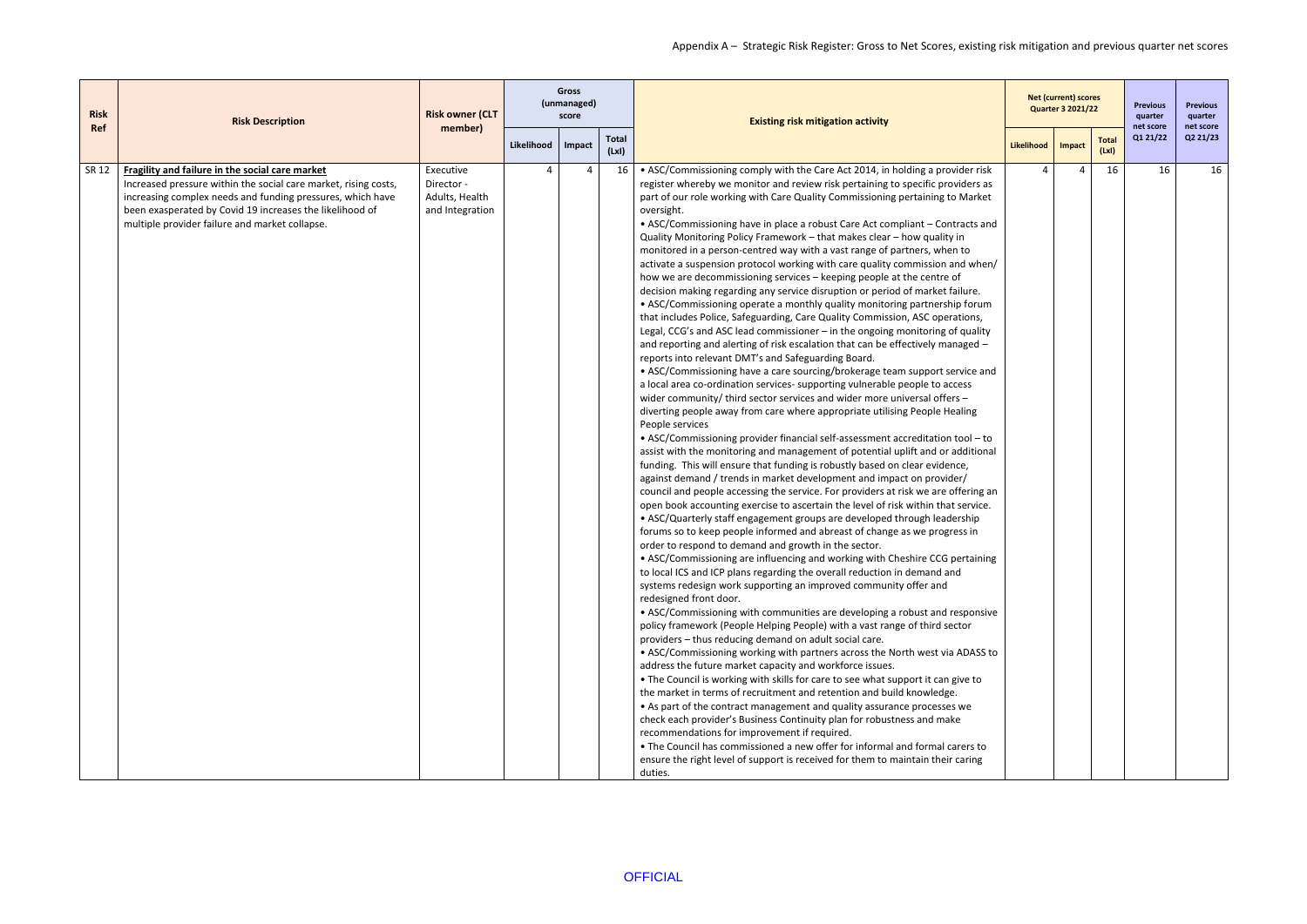| <b>Risk</b><br><b>Ref</b> | <b>Risk Description</b>                                                                                                                                                                                                                                                                                                                                                                                                                                                                                                                                                              | <b>Risk owner (CLT</b><br>member) |                         | <b>Gross</b><br>(unmanaged)<br>score |                      | <b>Existing risk mitigation activity</b>                                                                                                                                                                                                                                                                                                                                                                                                                                                                                                                                                                                                                                                                                                                                                                                                                                                                                                                                                                                                                                                                                                                                                                                                                                                                                                                                                                                                                                                                                                                                                                                                                                                                                                                                                                                                                                                                                                                                                                                                                                                                                                                                                                                                                            |            | <b>Net (current) scores</b><br><b>Quarter 3 2021/22</b> |                      | <b>Previous</b><br>quarter<br>net score | <b>Previous</b><br>quarter<br>net score |
|---------------------------|--------------------------------------------------------------------------------------------------------------------------------------------------------------------------------------------------------------------------------------------------------------------------------------------------------------------------------------------------------------------------------------------------------------------------------------------------------------------------------------------------------------------------------------------------------------------------------------|-----------------------------------|-------------------------|--------------------------------------|----------------------|---------------------------------------------------------------------------------------------------------------------------------------------------------------------------------------------------------------------------------------------------------------------------------------------------------------------------------------------------------------------------------------------------------------------------------------------------------------------------------------------------------------------------------------------------------------------------------------------------------------------------------------------------------------------------------------------------------------------------------------------------------------------------------------------------------------------------------------------------------------------------------------------------------------------------------------------------------------------------------------------------------------------------------------------------------------------------------------------------------------------------------------------------------------------------------------------------------------------------------------------------------------------------------------------------------------------------------------------------------------------------------------------------------------------------------------------------------------------------------------------------------------------------------------------------------------------------------------------------------------------------------------------------------------------------------------------------------------------------------------------------------------------------------------------------------------------------------------------------------------------------------------------------------------------------------------------------------------------------------------------------------------------------------------------------------------------------------------------------------------------------------------------------------------------------------------------------------------------------------------------------------------------|------------|---------------------------------------------------------|----------------------|-----------------------------------------|-----------------------------------------|
|                           |                                                                                                                                                                                                                                                                                                                                                                                                                                                                                                                                                                                      |                                   | Likelihood              | Impact                               | <b>Total</b><br>(Lx) |                                                                                                                                                                                                                                                                                                                                                                                                                                                                                                                                                                                                                                                                                                                                                                                                                                                                                                                                                                                                                                                                                                                                                                                                                                                                                                                                                                                                                                                                                                                                                                                                                                                                                                                                                                                                                                                                                                                                                                                                                                                                                                                                                                                                                                                                     | Likelihood | Impact                                                  | <b>Total</b><br>(Lx) | Q1 21/22                                | Q2 21/23                                |
| SR 13                     | Reputation<br>That consideration is not given, and management action is not<br>taken, to effectively manage the reputation of the Council,<br>leading to a loss of public confidence, threatening the stability of<br>the Council and our ability to meet the corporate priorities.                                                                                                                                                                                                                                                                                                  | <b>Chief Executive</b>            | Δ                       | $\overline{a}$                       | 16                   | • Effective monitoring and reporting of organisational reputation and<br>sentiment.<br>• Weekly reputation reporting to senior managers<br>• Monitoring of social and traditional media<br>• Communications and media function advised at an early stage of all future<br>demand and emerging issues to enable effective planning<br>• Providing a 24/7 emergency communications on call function<br>• Communications strategies for key projects and issues developed agreed and<br>reviewed with senior stakeholders and decision makers<br>• Comms programme planned and reviewed over short-term (daily) and long-<br>term (monthly / annually)<br>• Review communications business continuity, priorities and emergency / crisis<br>comms protocols and plans<br>• Media protocol and approvals process<br>• Media training programme for key spokespersons<br>• Senior member overview of COVID-specific communications activity through<br>Local Outbreak Engagement Board<br>. Weekly COVID-specific comms activity reporting and planning as part of<br><b>CEMART</b><br>. Weekly meetings with comms leads from public sector partner organisations<br>to collaborate, share plans and intelligence<br>• Ensure that information about the Council, its services and how to access<br>them is easily available in a range of formats for a wide range of audiences<br>• Ensure that consultation is undertaken when any proposals are still at a<br>formative stage<br>• Consultation must give sufficient reasons for any proposal or change to permit<br>stakeholders to undertake intelligent consideration and response to the options<br>• Ensure consultation and engagement activity informs our evidence-based<br>decision-making approach and that adequate time is given between the end of<br>a consultation to allow for consideration of and where required, a response to,<br>the output of a consultation or engagement<br>• Ensure that Equality Impact Assessments (EIA) are signed off before any<br>consultation can begin.<br>. When communicating about decisions, make it clear HOW consultation and<br>engagement activity, EIA and other intelligence has been conscientiously taken<br>into account when finalising the decision | 3          | $\overline{3}$                                          | 9                    | 9                                       | 9                                       |
| SR 14                     | <b>Climate Change (2025)</b><br>Failure to achieve Carbon Neutral status for the Council by the<br>2025 milestone target as a result of ineffective planning and<br>delivery of actions, will result in non-delivery of a key priority in<br>the Council's Corporate Plan. It will also contribute to climate<br>change temperature rise and severe weather events which could<br>have an impact on public health and safety. It could also have<br>financial implications with increased need for adaptation of key<br>infrastructure for severe weather events across the borough. | Executive<br>Director - Place     | $\overline{\mathbf{3}}$ | $\overline{a}$                       | 12                   | • Risk is reviewed as part of the brighter futures transformation projects board,<br>operational board and member steering group.<br>• Carbon Neutral programme established with Programme Board reviewing<br>progress and risks monthly<br>• Member Advisory group overseeing its delivery<br>• Annual update on progress reported to relevant committee<br>• Climate change is a key consideration as part of our statutory planning duties<br>as an authority and within the development of local planning policy<br>• Planned natural offset set at 10% more than required to reduce risk of non-<br>delivery in any one project area.                                                                                                                                                                                                                                                                                                                                                                                                                                                                                                                                                                                                                                                                                                                                                                                                                                                                                                                                                                                                                                                                                                                                                                                                                                                                                                                                                                                                                                                                                                                                                                                                                          | 3          | $\overline{2}$                                          | 6                    | 9                                       |                                         |